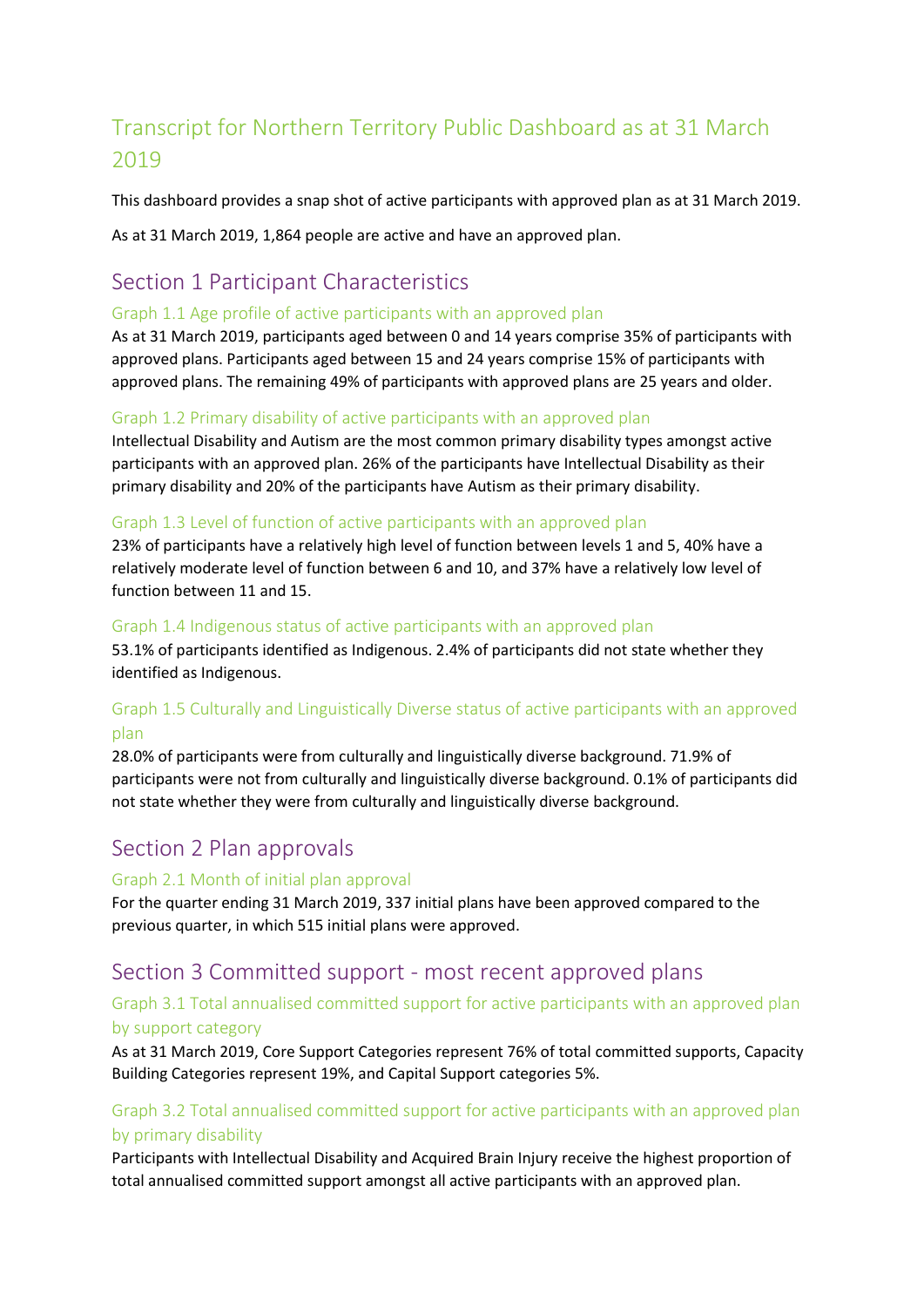Participants with Intellectual Disability receive 28% of the total committed supports, while participants with Acquired Brain Injury received 15% of the total committed supports.

# Graph 3.3 Total annualised committed support for active participants with an approved plan by age group

The 0 to 14, 15 to 24, and 25+ age groups represent 8%, 17% and 75% respectively of total committed supports.

# Graph 3.4 Total annualised committed support for active participants with a function score and an approved plan by level of function

Participants with level of function between 11 and 15 have relatively lower function or a higher level of disability, and they receive 59% of total committed supports. Participants with level of function between 6 and 10 have a relatively moderate level of function or disability, and they receive 32%. Participants with a level of function between 1 and 5 have relatively high level of function or a low level of disability, and they receive 8% of total committed supports.

# Section 4. Annualised committed support - most recent approved plans

# Graph 4.1 Distribution of active participants with an approved plan by annualised committed support band

As at 31 March 2019, 19% of active participants with approved plans have annualised committed supports in the range \$50,001-\$100,000, 16% in the range \$30,001-\$50,000, and 16% in the range \$250,001+.

# Graph 4.2 Average annualised committed support for active participants with an approved plan by primary disability

Participants with a primary disability of Acquired Brain Injury receive the highest amount of average annualised committed support, and participants with a primary disability of Cerebral Palsy receive the second highest amount of average annualised committed support.

# Graph 4.3 Average annualised committed support for active participants with an approved plan by age group

Participants in the 35 to 44 years age group receive the highest amount of average annualised committed support, and the 45 to 54 years age group receive the second highest amount of average annualised committed support.

# Graph 4.4 Average annualised committed support for active participants with a function score and an approved plan by level of function

The average annualised committed support for participants with relatively high functional capacity (corresponding to a level of function between 1 and 5) is \$44,788, whereas the average annualised committed support for participants with relatively low functional capacity (corresponding to a level of function between 11 and 15) is \$198,745.

# Section 5. Providers

#### Graph 5.1 Registered providers by entity type

As at 31 March 2019, there are 783 registered providers, 159 are Sole Traders and 624 are Organisations.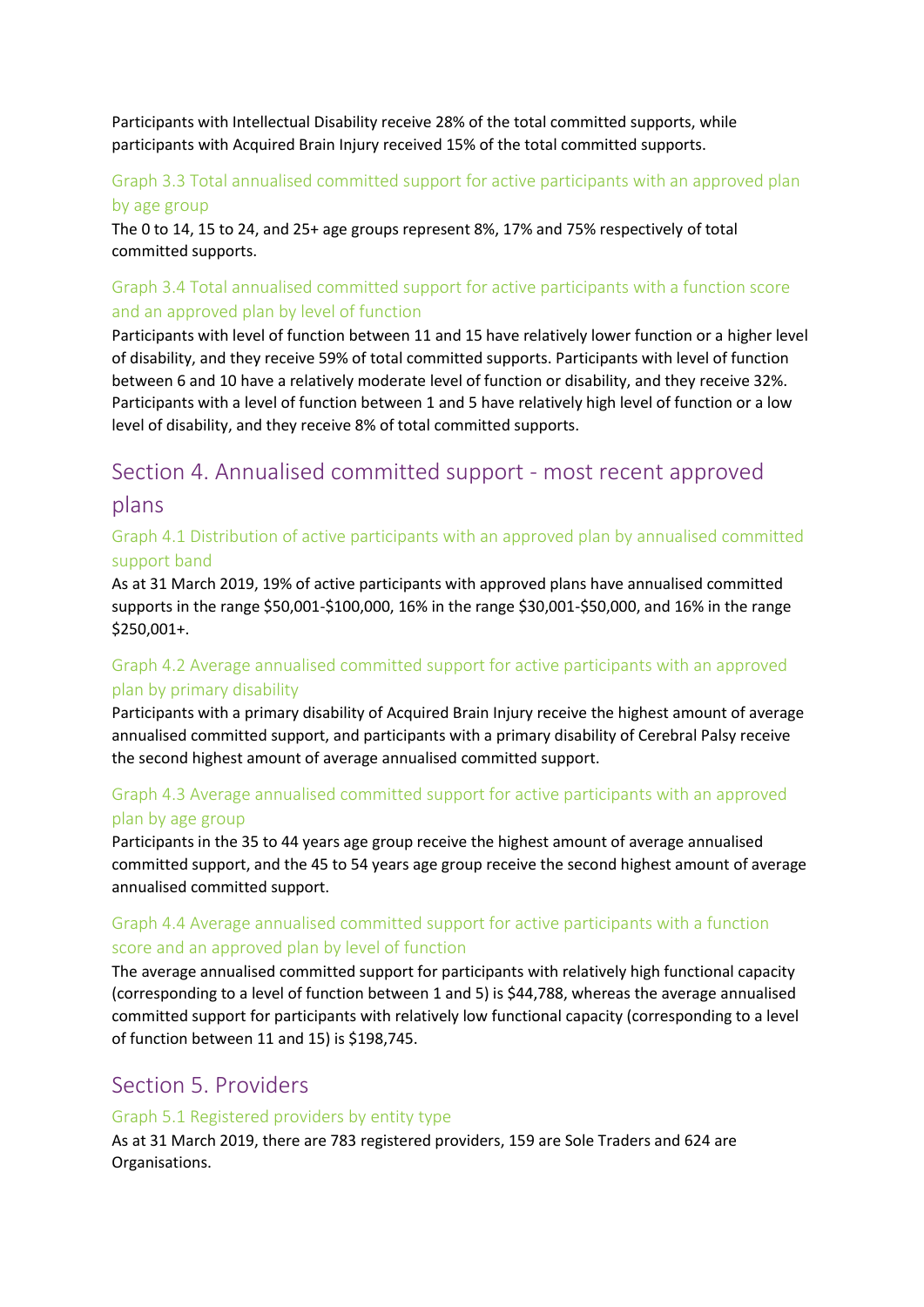#### Table 5.2 Registered providers by registration group

The most common registration groups are Innov Community Participation (219 providers registered), followed by Comms & Info Equipment (171 providers registered) and Accommodation/Tenancy (134 providers registered).

# Section 6. Participants and carers outcomes and support packages by participant age group

Participants and carers outcome indicators reported are from baseline outcomes data collected on participants when they receive their initial plan. Outcomes data was collected using the Short Form Outcomes Framework (SFOF) questionnaires. Participants with an initial plan approved during the period between 1 July 2016 and 31 March 2019 are included.

# Participant age group: birth to before starting school Description of key participant outcome domains:

Outcome statements for children aged 0-6 years (or school entry):

1. Children gain functional, developmental and coping skills that are appropriate to their ability and circumstances / specialist services

- 2. Children show evidence of self-determination in their everyday lives
- 3. Children participate meaningfully in family life
- 4. Children participate meaningfully in community life

# Graph 6.1 Selected participant outcome indicators from participants aged between birth and before starting school

For participants age 0 to before starting school: 67% of parents or carers have concerns in 6 or more areas; 60% say their child is able to tell them what he or she wants; 53% of children can make friends outside family; 66% of children participate in age appropriate community, cultural or religious activities; and 60% of children are welcomed or actively included.

#### Description of key carer outcome domains:

Outcome statements for families / carers of children with disability aged 0-6 years:

- 1. Families know their rights and advocate effectively for their children
- 2. Families feel supported
- 3. Families are able to gain access to desired services, programs, and activities in their community
- 4. Families help their children develop and learn
- 5. Families enjoy health and wellbeing

#### Graph 6.3 Selected carer outcome indicators from participants aged 0 to 14 years

For carers of participants starting school to 14: 13% receive Carer Payment; 35% receive Carer Allowance; 46% work in a paid job; 51% say they (and their partner) are able to work as much as they want; 63% are able to advocate for their child; 48% have friends and family they see as often as they like; 81% feel confident in supporting their child's development; and 89% rate their health as good, very good or excellent.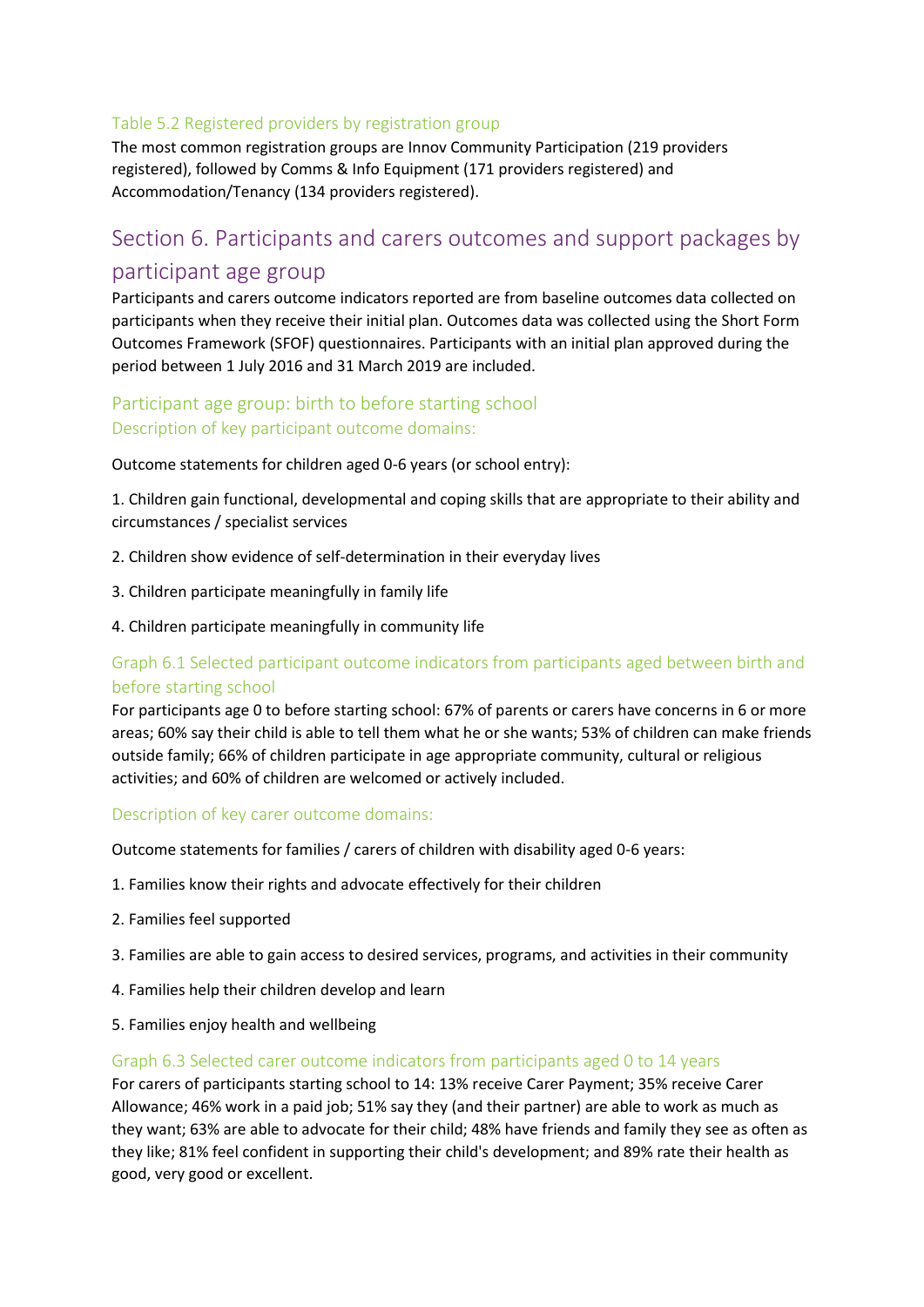# Graph 6.5 Distribution of active participants with an approved plan by level of function for age 0 - 6 years

For the 0 to 6 years age group, 54% of participants have a relatively high level of function or low level of disability and 30% have a relatively low level of function or high level of disability.

#### Graph 6.6 Distribution of active participants with an approved plan by primary disability for aged 0 - 6 years

27% of participants have Autism in the 0 to 6 years age group, while 24% have Developmental delay and 14% have Intellectual Disability.

# Graph 6.7 Distribution of active participants with an approved plan by annualised committed support band for ages 0 - 6 years

The largest proportion of participants in the 0 to 6 years age group have annualised supports in the \$15,001-\$20,000 range (34% of participants in the age group), followed by \$10,001-\$15,000 (25% of participants in the age group) and \$20,001-\$25,000 (12% of participants in the age group).

#### Graph 6.8 Total annualised committed support for active participants with an approved plan by support category for aged 0 - 6 years

Capacity Building - Daily Activities is the support category receiving the most committed supports (73% of the total annualised committed support for the age group), followed by Capacity Building - Support Coordination (9%) and Core - Daily Activities (7%).

#### Participant age group: starting school to age 14 Description of key participant outcome domains:

Outcome statements for children aged 7 (or school entry) to 14 years:

1. Children gain functional, developmental and coping skills that are appropriate to their ability and circumstances / specialist services

- 2. Children show evidence of self-determination in their everyday lives
- 3. Children participate meaningfully in family life
- 4. Children participate meaningfully in community life

#### Graph 6.9 Selected participant outcome indicators from participants between starting school and aged 14

For the 7 to 14 years age group: 26% of children are developing functional, learning and coping skills appropriate to their ability and circumstances; 31% are becoming more independent; 17% spend free time with friends without an adult present; 66% have a genuine say in decisions about themselves; 45% attend school in a mainstream class; 63% make friends with people outside the family; 33% spend time after school and on weekends with friends or in mainstream programs; and 76% are welcomed or actively included.

Description of key carer outcome domains:

Outcome statements for families / carers of children with disability aged 7 to 14 years:

- 1. Families know their rights and advocate effectively for their children
- 2. Families feel supported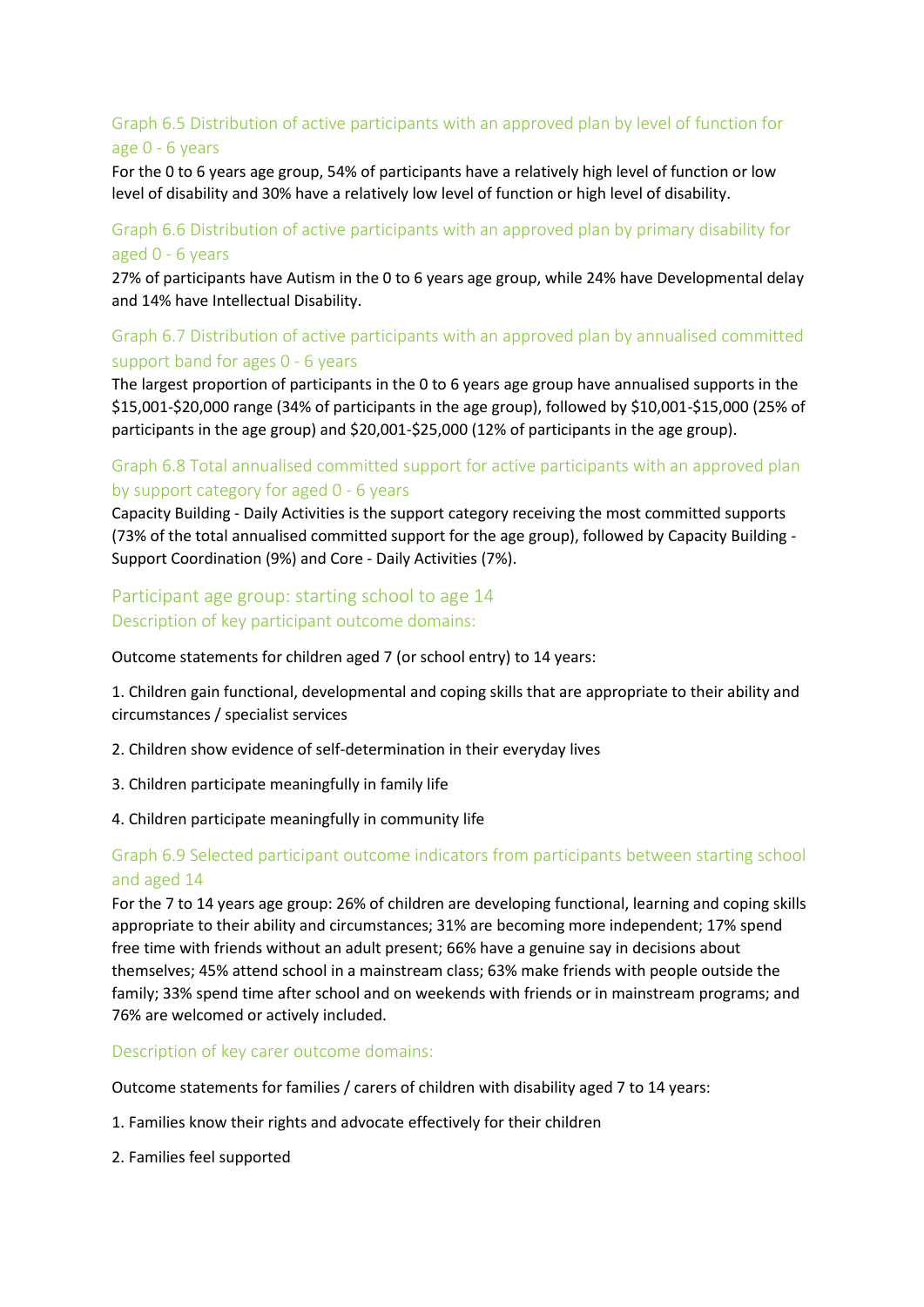- 3. Families are able to gain access to desired services, programs, and activities in their community
- 4. Families help their children develop and learn
- 5. Families enjoy health and wellbeing

#### Graph 6.11 Selected carer outcome indicators from participants aged 0 to 14 years

13% receive Carer Payment; 35% receive Carer Allowance; 46% work in a paid job; 51% say they (and their partner) are able to work as much as they want; 63% are able to advocate for their child; 48% have friends and family they see as often as they like; 81% feel confident in supporting their child's development; and 89% rate their health as good, very good or excellent.

#### Graph 6.13 Distribution of active participants with an approved plan by level of function for age 7 to 14 years

For the 7 to 14 years age group, 35% of participants have a relatively high level of function or low level of disability and 28% have a relatively low level of function or high level of disability.

#### Graph 6.14 Distribution of active participants with an approved plan by primary disability for age 7 to 14 years

50% of participants have Autism in the 7 to 14 years age group, while 28% have Intellectual Disability and 6% have Cerebral Palsy.

#### Graph 6.15 Distribution of active participants with an approved plan by annualised committed support band for age 7 to 14 years

The largest proportion of participants in the 7 to 14 years age group have annualised supports in the \$10,001-\$15,000 range (21% of the participants in the age group), followed by \$30,001-\$50,000 (19%) and \$15,001-\$20,000 (15%).

# Graph 6.16 Total annualised committed support for active participants with an approved plan by support category for age 7 to 14 years

Capacity Building - Daily Activities is the support category receiving the most committed supports (35% of the total annualised committed support for the age group), followed by Core - Daily Activities (19%) and Capacity Building - Support Coordination (13%).

# Participant age group: age 15 to 24 Description of key participant outcome domains:

The adult framework consists of 8 participant domains:

- 1. Choice and control
- 2. Daily living activities
- 3. Relationships
- 4. Home
- 5. Health and wellbeing
- 6. Lifelong learning
- 7. Work
- 8. Social, community and civic participation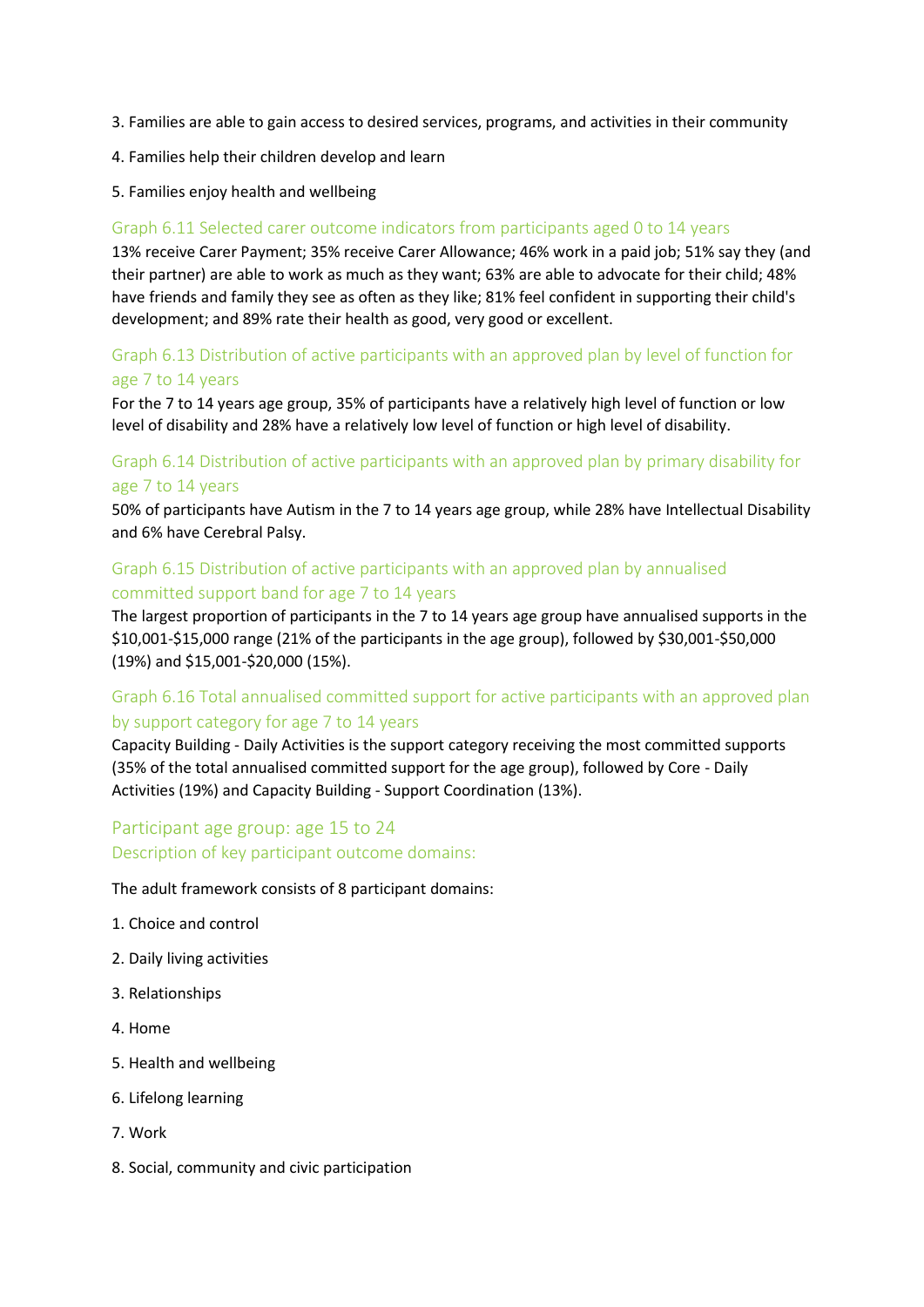#### Graph 6.17 Selected outcome indicators from participants aged 15 to 24

For the 15 to 24 years age group: 26% are happy with the level of independence/control they have now; 32% choose what they do each day; 18% were given the opportunity to participate in a selfadvocacy group meeting; 86% want more choice and control in their life; 28% have no friends other than family or paid staff; 77% are happy with their home; 82% feel safe or very safe in their home; 71% rate their health as good, very good or excellent; 65% did not have any difficulties accessing health services; 20% currently attend or previously attended school in a mainstream class; 13% have a paid job; 12% volunteer; and 45% were actively involved in a community, cultural or religious group in the last year.

#### Description of key carer outcome domains:

Outcome statements for families / carers of participants aged 15 to 24 years:

- 1. Families know their rights and advocate effectively for their young person with disability
- 2. Families have the support they need to care
- 3. Families are able to gain access to desired services, programs, and activities in their community
- 4. Families help their young person become independent
- 5. Families enjoy health and wellbeing

#### Graph 6.19 Selected outcome indicators from carers of participants aged 15 to 24

18% receive Carer Payment; 23% receive Carer Allowance; 58% work in a paid job; 58% are able to work as much as they want; 64% are able to advocate for their family member; 47% have friends and family they see as often as they like; 36% know what their family can do to enable their family member with disability to become as independent as possible; and 81% rate their health as good, very good or excellent.

#### Graph 6.21 Distribution of active participants with an approved plan by level of function for age 15 to 24 years

For the 15 to 24 years age group, 17% of participants have a relatively high level of function or low level of disability and 36% have a relatively low level of function or high level of disability.

#### Graph 6.22 Distribution of active participants with an approved plan by primary disability for age 15 to 24 years

40% of participants have Intellectual Disability in the 15 to 24 years age group, while 23% have Autism and 14% have Cerebral Palsy.

#### Graph 6.23 Distribution of active participants with an approved plan by annualised committed support band for age 15 to 24 years

The largest proportion of participants in the 15 to 24 years age group have annualised supports in the \$50,001-\$100,000 range (29% of the participants in the age group), followed by \$30,001-\$50,000 (22%) and \$250,001+ (15%).

#### Graph 6.24 Total annualised committed support for active participants with an approved plan by support category for age 15 to 24 years

Core - Daily Activities is the support category receiving the most committed supports (57%), followed by Core - Social and Civic (17%) and Capacity Building - Daily Activities (7%).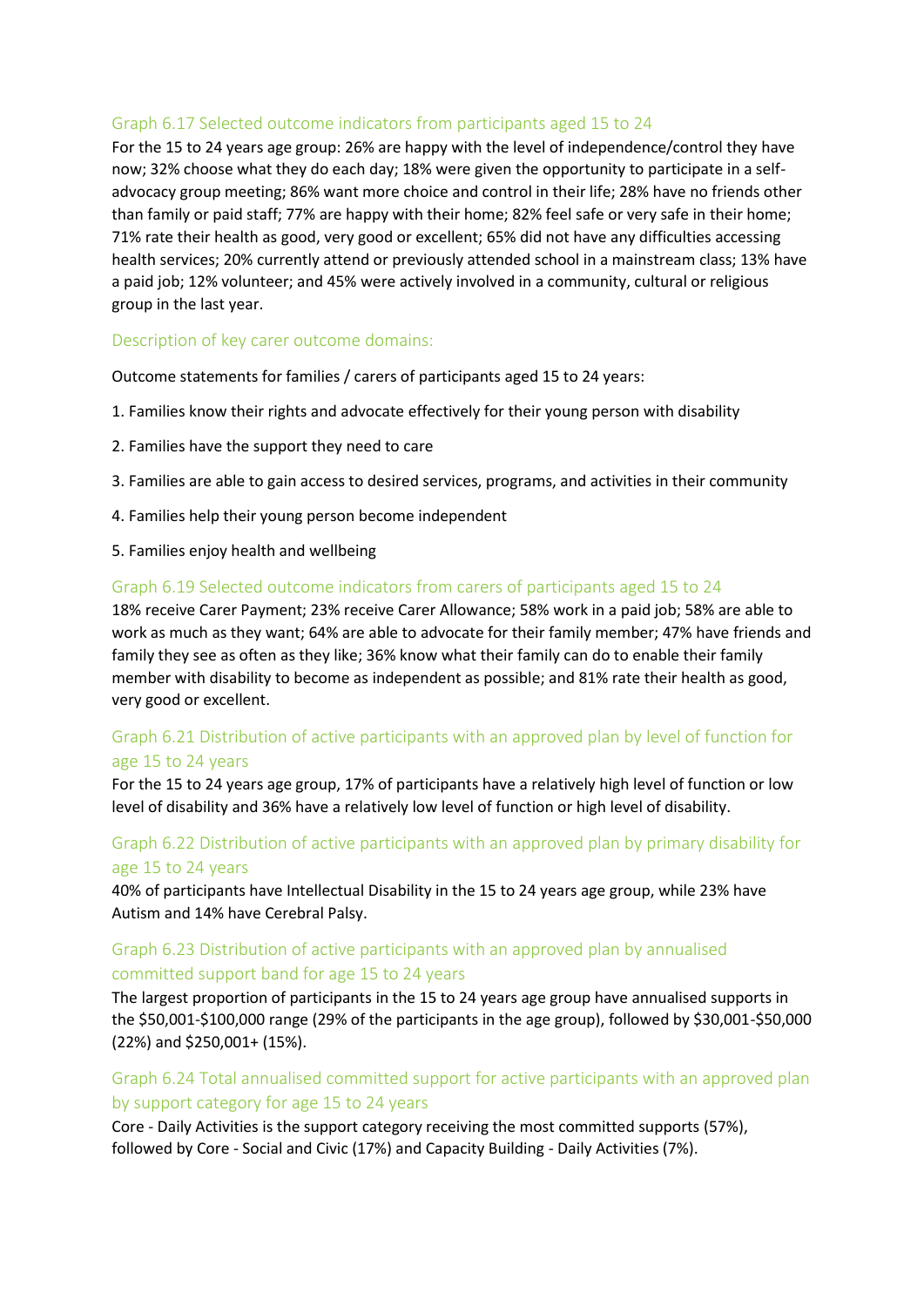# Participant age group: age 25 and plus Description of key participant outcome domains:

#### The adult framework consists of 8 participant domains:

- 1. Choice and control
- 2. Daily activities
- 3. Relationships
- 4. Home
- 5. Health and wellbeing
- 6. Lifelong learning
- 7. Work
- 8. Social, community and civic participation

#### Graph 6.25 Selected outcomes indicators from participants aged 25 and plus

For the 25 years and older age group: 48% choose what they do each day; 18% were given the opportunity to participate in a self-advocacy group meeting; 83% want more choice and control in their life; 30% have no friends other than family or paid staff; 61% are happy with their home; 65% feel safe or very safe in their home; 42% rate their health as good, very good or excellent; 49% did not have any difficulties accessing health services; 5% participate in education, training or skill development; of those receiving education, training or skill development, 65% receive it in mainstream settings; 29% were unable to do a course or training they wanted to do in the last 12 months; 17% have a paid job; 9% volunteer; and 43% were actively involved in a community, cultural or religious group in the last year.

#### Description of key carer outcome domains:

The adult framework consists of 5 family / carer domains:

- 1. Families know their rights and advocate effectively for their family member with disability
- 2. Families have the support they need to care
- 3. Families are able to gain access to desired services, programs, and activities in their community
- 4. Families have succession plans
- 5. Families enjoy health and wellbeing

#### Graph 6.27 Selected outcome indicators from carers of participants aged 25 and plus

16% receive Carer Payment; 20% receive Carer Allowance; 41% work in a paid job; 50% are able to work as much as they want; 47% are able to advocate for their family member; 50% have friends and family they see as often as they like; 27% have made plans for when they are no longer able to care for their family member with disability; and 66% rate their health as good, very good or excellent.

#### Graph 6.29 Distribution of active participants with an approved plan by level of function for age 25+ years

For the 25 years and older age group, 11% of participants have a relatively high level of function or low level of disability and 42% have a relatively low level of function or high level of disability.